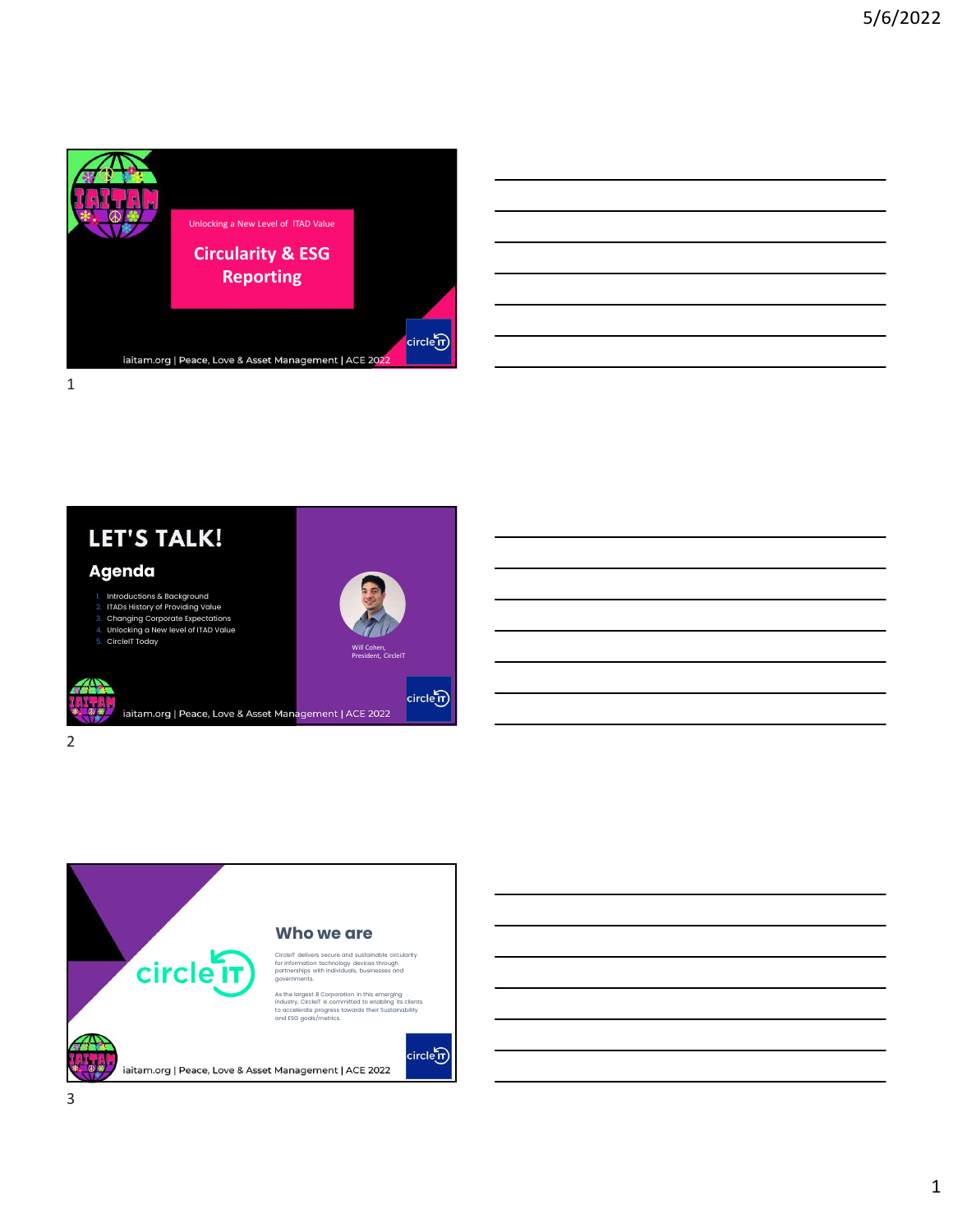

| ,我们也不会有什么。""我们的人,我们也不会有什么?""我们的人,我们也不会有什么?""我们的人,我们也不会有什么?""我们的人,我们也不会有什么?""我们的人 |  |  |
|----------------------------------------------------------------------------------|--|--|
| <u> 1989 - Andrea Andrew Maria (h. 1989).</u>                                    |  |  |
| <u> 1989 - Andrea Andrew Maria (h. 1989).</u>                                    |  |  |
| <u> 1989 - Johann Stoff, amerikansk politiker (d. 1989)</u>                      |  |  |
| <u> 1989 - Andrea Andrew Maria (h. 1989).</u>                                    |  |  |
| <u> 1989 - Johann Barn, amerikansk politiker (d. 1989)</u>                       |  |  |
|                                                                                  |  |  |







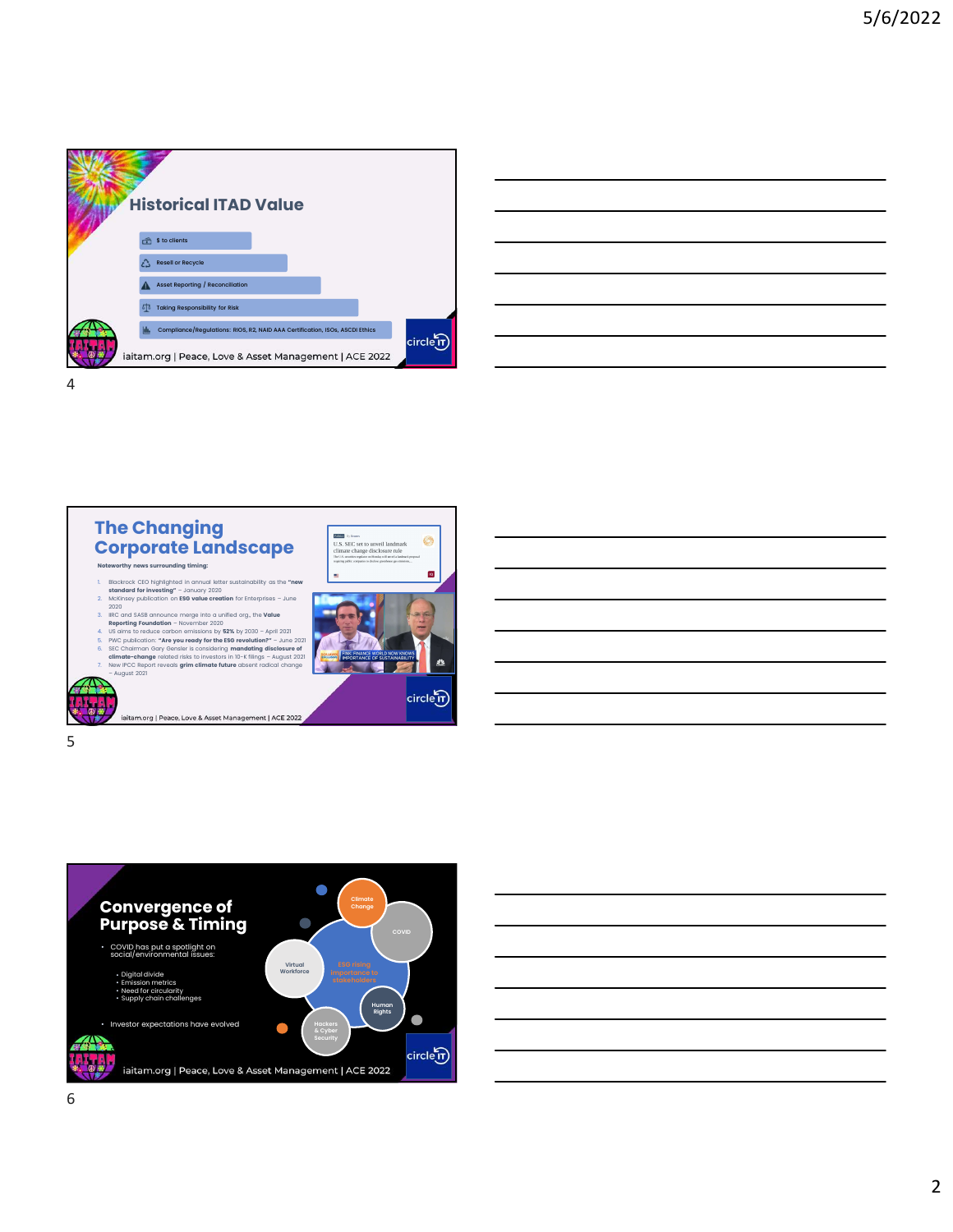"Sustainability is no longer about doing less harm. Its about doing more good." Jochen Zeitz and Richard Branson, Founders of B Team  $circ$ letr iaitam.org | Peace, Love & Asset Management | ACE 2022 7





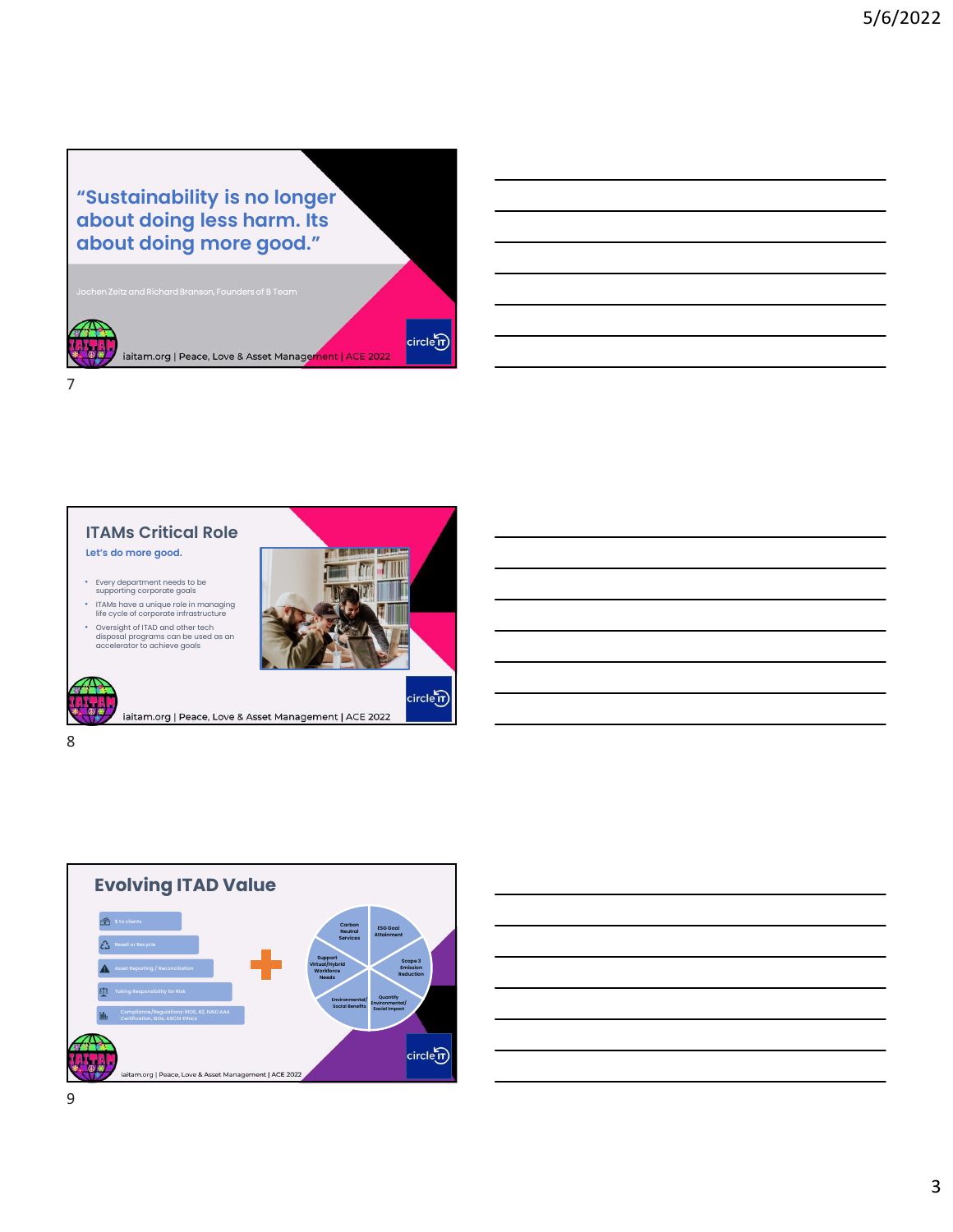

| $\overline{\phantom{a}}$                                                                                                                                                                                                             |  | $\overline{\phantom{a}}$ |
|--------------------------------------------------------------------------------------------------------------------------------------------------------------------------------------------------------------------------------------|--|--------------------------|
|                                                                                                                                                                                                                                      |  |                          |
| $\overline{\phantom{a}}$                                                                                                                                                                                                             |  |                          |
|                                                                                                                                                                                                                                      |  |                          |
|                                                                                                                                                                                                                                      |  |                          |
|                                                                                                                                                                                                                                      |  |                          |
|                                                                                                                                                                                                                                      |  |                          |
|                                                                                                                                                                                                                                      |  |                          |
| <u> Andreas Andreas Andreas Andreas Andreas Andreas Andreas Andreas Andreas Andreas Andreas Andreas Andreas Andreas Andreas Andreas Andreas Andreas Andreas Andreas Andreas Andreas Andreas Andreas Andreas Andreas Andreas Andr</u> |  |                          |
|                                                                                                                                                                                                                                      |  |                          |
|                                                                                                                                                                                                                                      |  |                          |
|                                                                                                                                                                                                                                      |  |                          |
|                                                                                                                                                                                                                                      |  |                          |

10